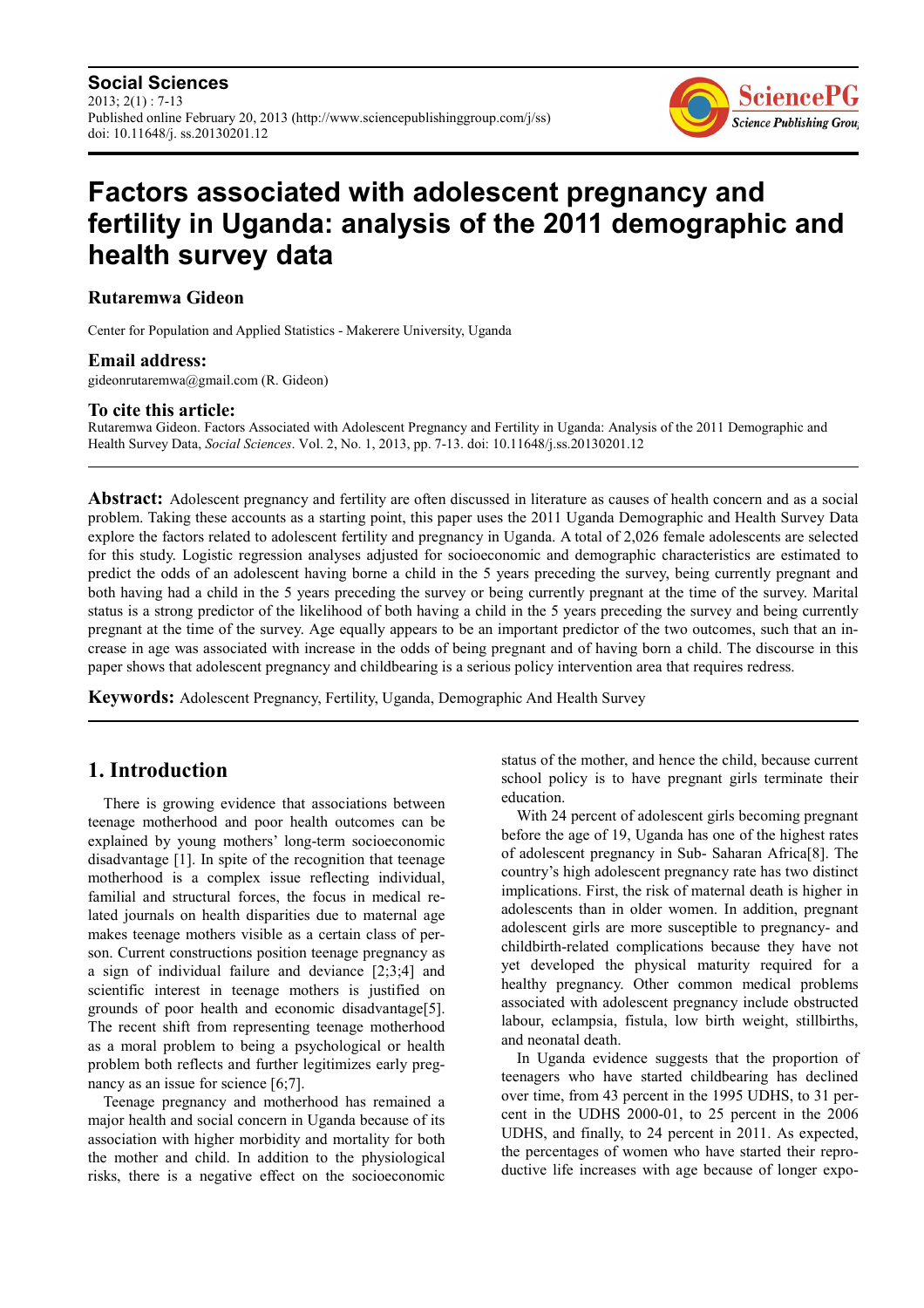sure, from 2 percent of women age 15 to 58 percent of women age 19. Furthermore, the socio-economic impacts of adolescent motherhood are devastating.

Adolescent girls who become pregnant are often unable to complete a secondary education, a fact that diminishes their potential to find employment[9]. Education and economic status are factors that influence adolescent pregnancy. Adolescents who have completed secondary school tend to have low pregnancy rates (15%) compared to adolescents who have no secondary education (50 %). From an economic perspective, adolescents from poor households are more likely to become pregnant compared to adolescents from wealthier families. For the former, the pregnancy rate is 41 percent and for the latter the rate is 16 percent[10].

Previous studies hypothesize that young people who attend church frequently and who value religion in their lives have the least permissive attitudes and are less experienced sexually [11–14]. The theoretical arguments presented here support the traditional hypothesis of an effect of religious participation on adolescent sexuality, but this study also posits that pregnancy and child bearing among adolescents are influenced by their religious involvement. This study uses the religious affiliation variable as a proxy for adolescent religious involvement. The assumption here is that the empirical association between religious affiliation and adolescent pregnancy and child bearing entirely reflects the impact of religion on adolescent pregnancy and fertility.

# **2. The context of Adolescent Pregnancy and Fertility in Uganda**

Uganda's National Adolescent Health Policy defines adolescents as people between the ages of 10 and 19 years. Twenty-five percent of Uganda's population is comprised of adolescents. A 25 percent pregnancy rate among adolescents in a population of 30 million people is therefore a worrying issue for the government of Uganda [10]. The Uganda government has enacted policies to address adolescent pregnancy. These policies set definite targets and are aimed at protecting young girls from unplanned pregnancies. Traditionally, social, economic and cultural norms in Uganda encourage marriage and childbearing at an early age. As such, female adolescents in Uganda face cultural and social pressure from their families to marry young and begin child-bearing early [15]. However, adolescent pregnancy outside wedlock is frowned upon in Uganda. The social stigma associated with pregnancy outside wedlock is further compounded when adolescents are forced to terminate their studies and families feel compelled to send their pregnant daughters away [16]. The social stigma and the resultant stress often compromise the health and wellbeing of pregnant adolescent girls and their unborn babies. Stigma, coupled with lack of support from families

and society at large, compels some unmarried pregnant adolescents to seek abortions [9].

Statistics show that about 15 to 23 percent of female youths aged between 15 and 24 have had an abortion [17]. This is an issue of concern because abortion, which is illegal in Uganda, is performed by untrained midwives in unsafe conditions, greatly increasing the risk of disability and death for pregnant adolescents. Figures indicate that 13 percent of maternal deaths and 27.8 percent of deaths among adolescents in Uganda are primarily due to unsafe abortions [17].

There are various policies designed to delay and protect young women from becoming pregnant during adolescence. These policies include the National Health Policy, the National Adolescent Health Policy, the National Policy on Young People and HIV/AIDS, the Sexual Reproductive Health Minimum Package, the Minimum Age of Sexual Consent Policy (set at 18 years of age), the defilement law and a universal primary education policy [18]. These policies also serve the purpose of fostering a supportive environment to encourage adolescent reproductive health. Notable among these policies is the National Adolescent Health Policy, introduced in 2004 to address the specific needs of adolescents, including pregnant girls. The policy's objective is to streamline adolescent health needs to national health and development policies. Additionally, Uganda released the National Policy Guidelines and Service Standards for Reproductive Health Services in order to provide direction for reproductive health service provision and set national rules and regulations [19].

The guideline calls for increased access to contraception, adolescent-friendly services and post-abortion services, as well as support for unwanted pregnancies and services for single adolescent mothers. The Uganda government has also enacted laws to protect adolescent girls from pregnancy and sexual coercion. The minimum age of sexual consent was raised from 14 to 18 in the 1990s to help curb the spread of HIV/ AIDS [20]. Further, a law governing defilement makes it a criminal offence to impregnate a girl under the age of 18 [16].

One of the major shortcomings of Uganda's health policies is the lack of full and proper implementation. This is mainly because of funding shortfalls that confound support for dissemination and implementation of these policies across the country [17,18]. For example, although maternal and child health is identified as a priority by the government, huge funding gaps prevent the health sector from achieving the goals outlined in the National Health Policy [22]. Health care centers in the country are underfunded, understaffed and overcrowded, which means adolescent-friendly services are few and far between.

Furthermore, various stakeholders lack knowledge about the country's health policies and awareness of individual roles and responsibilities in implementing these policies [21]. For instance, the National Adolescent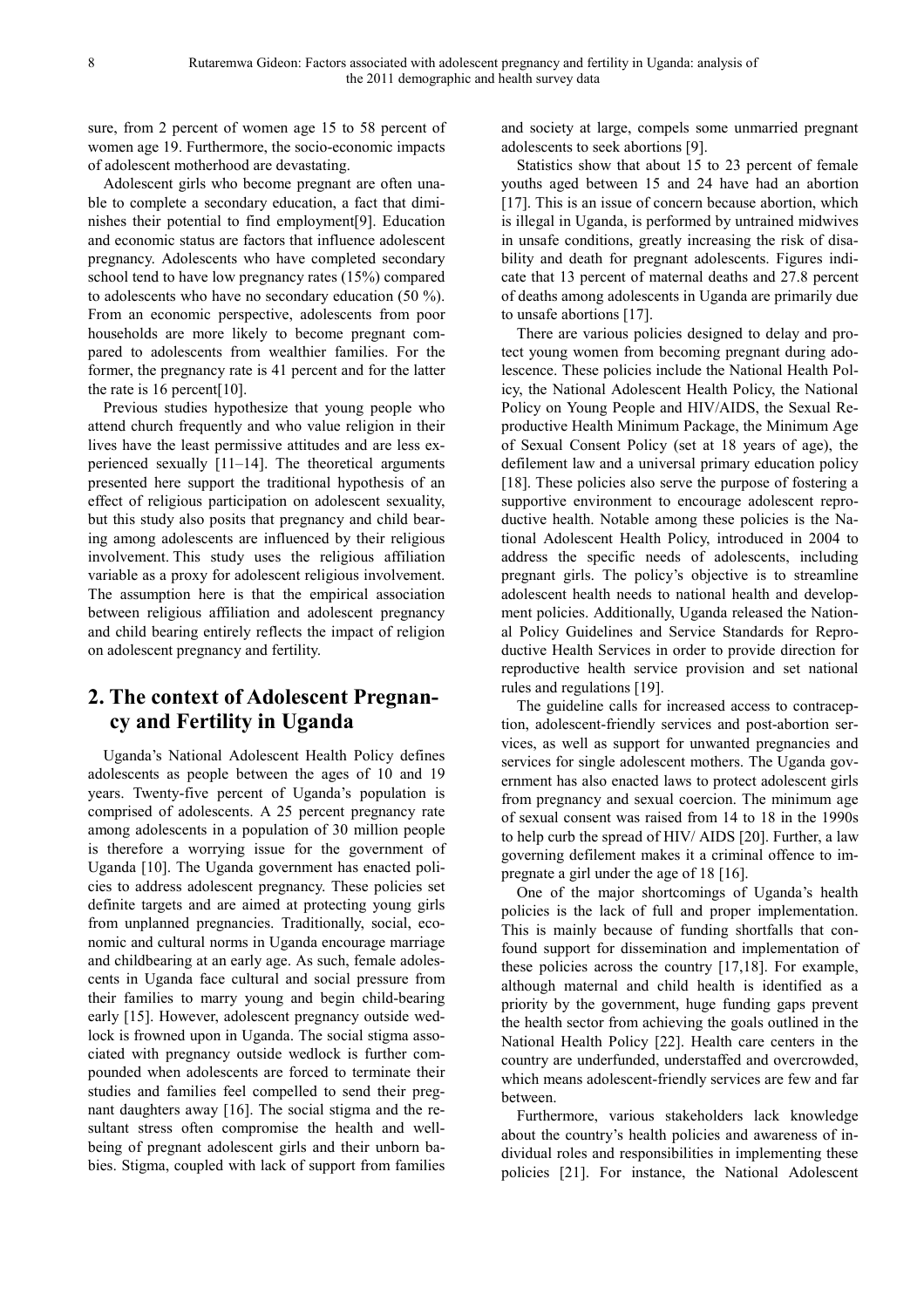Health Policy states that pregnant adolescent girls should be readmitted to school after they have delivered, but Uganda's Education Policy is silent on this issue[19; 14]. As a result, researchers have noted that the school systems tend not to offer social support to pregnant girls, but rather send them away[16]. Terminating studies at adolescent age due to pregnancy and motherhood places these young persons in a precarious socio-economic situation given that it limits their future employment prospects.

The purpose of this study is to examine factors associated with adolescent pregnancy and fertility in Uganda. This study addresses these issues by analyzing data from the Uganda Demographic and Health Survey 2011. Both descriptive and inferential analyses are attempted in order to elucidate the factors that are most responsible for adolescent pregnancy and childbearing. First, the distribution of adolescents who were either pregnant or had a child is discussed and second, the underlying associations between an adolescent being pregnant and ever having borne a child are present in this investigation.

### **3. Data and Methods**

In this analysis, we use data from the Uganda Demographic and Health Survey [8]. This data allows us to select individual females in the adolescent ages 15-19 years, and overall a total of 2,026 females were selected for this study. The survey traditionally collects information on socioeconomic characteristics of individual women in the reproductive ages; in addition information is available in the data set concerning various reproductive health issues including pregnancy and child birth. For this reason, the UDHS 2011 data for Uganda provides an opportunity to study adolescent pregnancy and fertility in the country. Because the primary goal was to describe the characteristics of the adolescent sample from the UDHS 2011 and to examine the relative associations with the outcome variable, weights were not applied to the data. However, in other analyses (not shown here) DHS sampling weights were included to account for clustering and design effects. The inclusion of sampling weights led to negligibly different results than those reported here, yielding no change in the substantive conclusions

We use descriptive analysis, first, to compare the characteristics of adolescents across the different socioeconomic factors including: region, residence, marital status, wealth index, educational level attainment age and religion. At the second level of analysis, three logistic regression models are estimated predicting three outcomes: 1). whether the individual adolescent is currently pregnant; 2). whether the individual bore a child within the five years preceding the survey; and 3). whether the individual was either pregnant or had borne a child in the 5 years preceding the survey. In all the three models control variables were added to account for either mediation or confounding effects of these variables. Formally, these equations may be expressed as follows:

$$
logit[P(Y=1)] = \beta_0 + \sum_{j=1}^{k} \beta_j X_j
$$

Where logit  $[P(Y=1)]$  refers to the natural log odds that a respondent will: be pregnant (model I), borne a child in the 5 years preceding the survey (model II), or be pregnant or had borne a child in the 5 years preceding the survey (model III);  $\beta_0$  refers to the intercept of the regression model; and  $β<sub>i</sub>X<sub>i</sub>$  refer to regression estimates for the set of explanatory variables (numbered 1 through k) included in each of these models.

### **4. Results and Discussion**

The descriptive findings presented in Table 1 closely resemble those reported elsewhere, notably, the results show that the majority of the female adolescents (77%) were not yet married and that in this group as high as 6.5% were either currently pregnant or had already born a child. Among the female adolescent who were married, those living with their partner and the previously married, over 80 percent were either currently pregnant or had borne a child already. Similarly, the percentage of female adolescents who were either pregnant or had born a child was highest (30.4% among the poorest and 34.4 among the poorer female adolescent, respectively) among those in the poor and poorest categories. As expected the least proportions pregnant and those who had borne a child was among the richest category of female adolescents  $(17.3\%)$ .

This study contributes to the on-going debate on the factors that are associated with adolescent pregnancy and fertility. This research strongly suggests that marriage is one of the most significant explanatory variables for adolescent pregnancy and child bearing in Uganda. The marriage dynamics in Africa are intricate, and Walker[24] describes sub-Saharan region as an area with the highest rates of early marriage in the world. The latter works also point to the harmful effects of early marriage in terms of impact on the health, education and economic well-being of young girls. Indeed many women in the developing world and in Uganda are subject to marriage at an early age. Most such women have little choice in the age at which they marry, or whom they marry[25]. The findings in this paper also suggest that pregnancy and childbearing increase with age of the female adolescent. The latter is expected given that the proportion of women who have started their reproductive life increases with age because of longer exposure especially due to the marriage factor.

With respect to wealth status of adolescents, it seems plausible that the wealth status of the adolescent could affect their pregnancy and childbearing outcomes. The findings revealed that those in the richest wealth quintile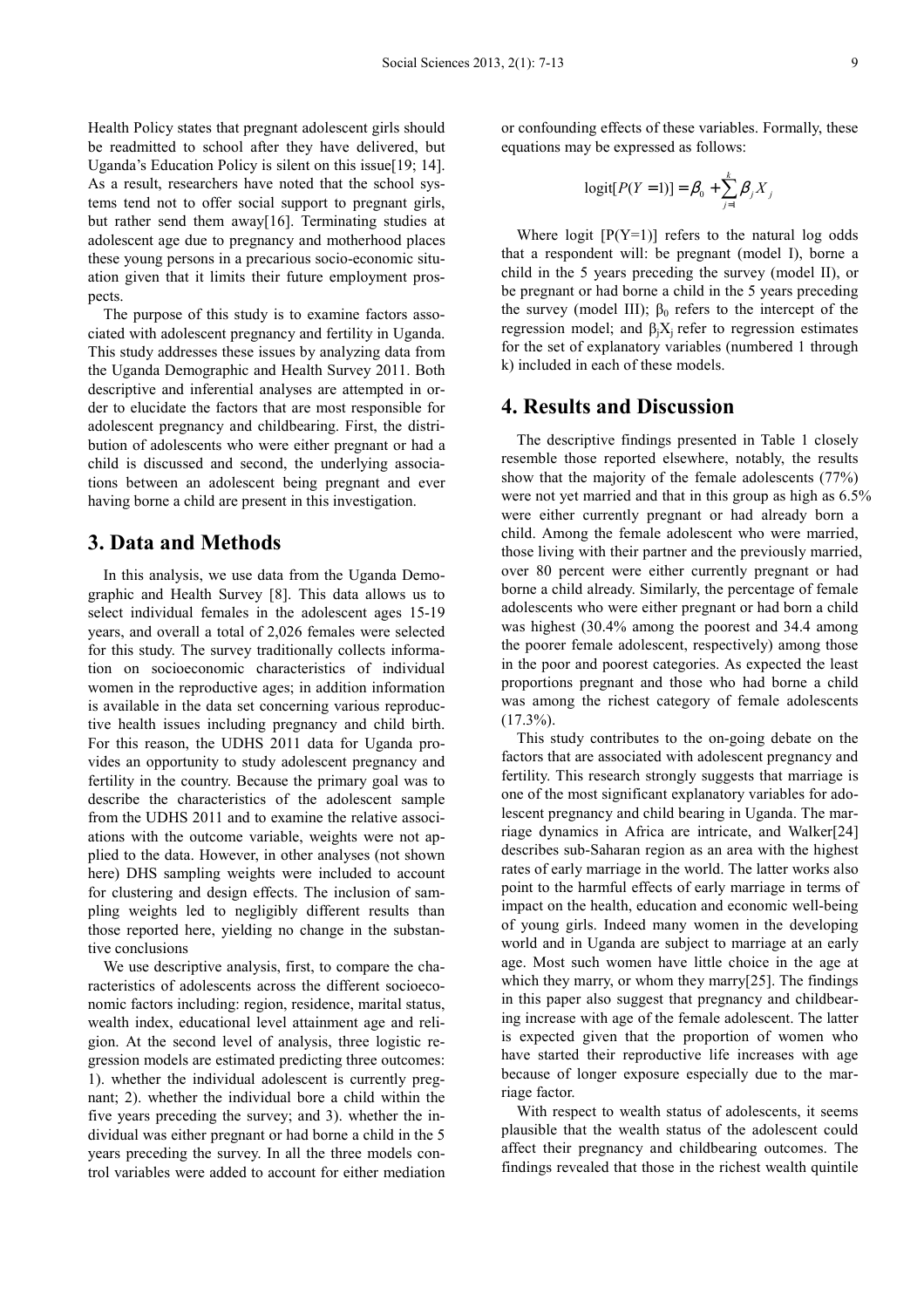had the least odds of being pregnant in adolescence compared to the poor. The pathways of this influence could be that the poor tend to marry at an early age, while those in the richer groups continue with their education and other career goals.

The findings further reveal significant regional variations in pregnancy and childbearing. This study revealed that there were some regional differences in adolescent

pregnancy and that these were significant in Central 1 and East Central regions of the country where the odds of adolescent pregnancy were significantly higher compared to Kampala, the reference category. These regional differences could be a result of the differences in the local norms and behaviors as well as varying socioeconomic factors related to pregnancy and child bearing in these regions of the country.

*Table 1. Descriptive statistics for selected indicator variables in the logistic regression models 2011 Uganda Demographic and Health survey (Women only).* 

| Selected variable/Category    | Number of Women (n) | ple  | Percent of Women in DHS Sam- Percent of women either pregnant<br>or ever had a child |  |
|-------------------------------|---------------------|------|--------------------------------------------------------------------------------------|--|
| <b>Marital Status</b>         |                     |      |                                                                                      |  |
| Never married                 | 1566                | 77.3 | 6.5                                                                                  |  |
| Married                       | 164                 | 8.1  | 81.7                                                                                 |  |
| Living together               | 233                 | 11.5 | 84.1                                                                                 |  |
| Previously married            | 63                  | 3.1  | 87.3                                                                                 |  |
| Wealth Index                  |                     |      |                                                                                      |  |
| Poorest                       | 374                 | 18.5 | 30.2                                                                                 |  |
| Poorer                        | 320                 | 15.8 | 33.4                                                                                 |  |
| Middle                        | 325                 | 16.0 | 25.2                                                                                 |  |
| Richer                        | 430                 | 21.2 | 19.5                                                                                 |  |
| Richest                       | 577                 | 28.5 | 17.3                                                                                 |  |
| <b>Educational Attainment</b> |                     |      |                                                                                      |  |
| No education                  | 112                 | 5.5  | 30.4                                                                                 |  |
| Primary                       | 1,262               | 62.3 | 26.9                                                                                 |  |
| Secondary                     | 623                 | 3.8  | 17.3                                                                                 |  |
| Higher                        | 29                  | 1.4  | 13.8                                                                                 |  |
| Residence                     |                     |      |                                                                                      |  |
| Urban                         | 601                 | 29.7 | 22.0                                                                                 |  |
| Rural                         | 1,425               | 70.3 | 24.8                                                                                 |  |
| Region of Residence           |                     |      |                                                                                      |  |
| Kampala                       | 223                 | 11.0 | 22.0                                                                                 |  |
| Central 1                     | 171                 | 8.4  | 22.8                                                                                 |  |
| Central 2                     | 189                 | 9.3  | 21.7                                                                                 |  |
| <b>East Central</b>           | 207                 | 10.2 | 31.4                                                                                 |  |
| Eastern                       | 231                 | 11.4 | 28.1                                                                                 |  |
| North                         | 208                 | 10.3 | 24.5                                                                                 |  |
| Karamoja                      | 135                 | 6.7  | 19.3                                                                                 |  |
| West Nile                     | 247                 | 12.2 | 29.6                                                                                 |  |
| Western                       | 209                 | 10.3 | 22.5                                                                                 |  |
| South West                    | 206                 | 10.2 | 14.6                                                                                 |  |
| Age category                  |                     |      |                                                                                      |  |
| 15                            | 482                 | 23.8 | 2.1                                                                                  |  |
| 16                            | 407                 | 20.1 | 8.9                                                                                  |  |
| $17\,$                        | 356                 | 17.6 | 21.9                                                                                 |  |
| 18                            | 407                 | 20.1 | 37.6                                                                                 |  |
| 19                            | 374                 | 18.5 | 55.9                                                                                 |  |
| Religion                      |                     |      |                                                                                      |  |
| Catholic                      | 879                 | 43.4 | 24.1                                                                                 |  |
| Protestant                    | 802                 | 38.6 | 21.6                                                                                 |  |
| Muslim                        | 294                 | 14.5 | 29.3                                                                                 |  |
| Other                         | 52                  | 2.5  | 25.0                                                                                 |  |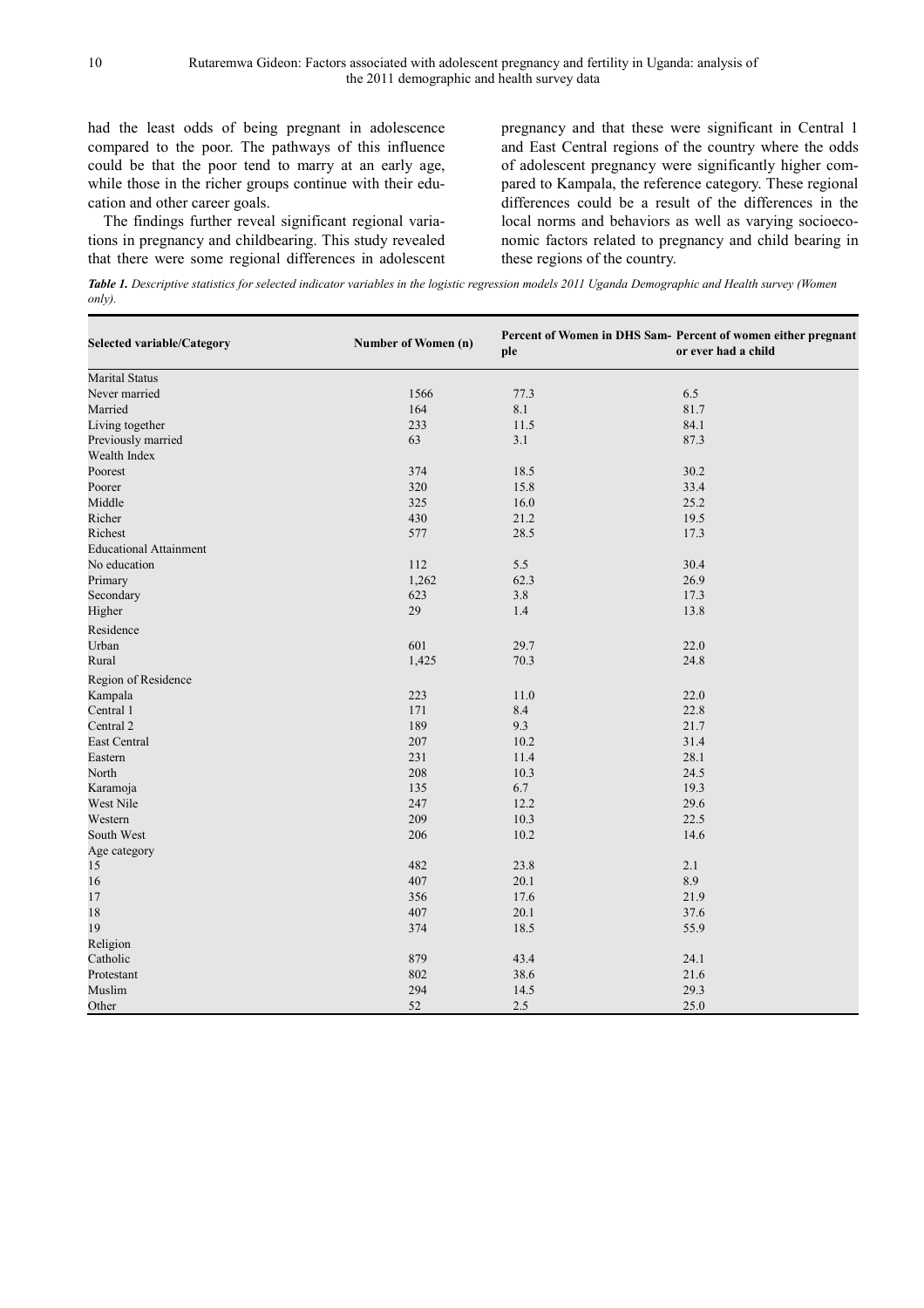| <b>Selected variable/Category</b> | Model 1 | Model II  | <b>Model III</b> |          |
|-----------------------------------|---------|-----------|------------------|----------|
| <b>Marital Status</b>             |         |           |                  |          |
| Never married <sup>RC</sup>       |         | 1.000     | 1.000            | 1.000    |
| Married                           |         | $*20.214$ | *16.839          | *40.355  |
| Living together                   |         | *18.306   | $*16.431$        | *43.077  |
| Previously married                |         | $*57.140$ | *4.663           | *68.488  |
| Wealth Index                      |         |           |                  |          |
| Poorest <sup>RC</sup>             |         | 1.000     | 1.000            | 1.000    |
| Poorer                            |         | 1.014     | 0.971            | 0.969    |
| Middle                            |         | 0.927     | 0.965            | 0.714    |
| Richer                            |         | 0.685     | 0.527            | $*0.507$ |
| Richest                           |         | $*0.424$  | $*0.412$         | $*0.322$ |
| <b>Educational Attainment</b>     |         |           |                  |          |
| No education <sup>RC</sup>        |         | 1.000     | 1.000            | 1.000    |
| Primary                           |         | 1.201     | 1.173            | 1.634    |
| Secondary                         |         | 0.822     | 1.429            | 1.280    |
| Higher                            |         | 0.340     | *5.658           | 1.085    |
| Residence                         |         |           |                  |          |
| Urban <sup>RC</sup>               |         | 1.000     | 1.000            | 1.000    |
| Rural                             |         | 0.399     | 1.294            | $*0.443$ |
| Region of Residence               |         |           |                  |          |
| Kampala <sup>RC</sup>             |         | 1.000     | 1.000            | 1.000    |
| Central 1                         |         | *3.316    | 0.586            | *2.209   |
| Central 2                         |         | 1.918     | 0.563            | 1.469    |
| East Central                      |         | $*2.470$  | 1.156            | *2.695   |
| Eastern                           |         | 1.455     | $*0.353$         | 1.024    |
| North                             |         | 0.920     | 0.447            | 0.837    |
| Karamoja                          |         | 0.562     | 0.416            | 0.475    |
| West Nile                         |         | 0.781     | 0.522            | 0.779    |
| Western                           |         | 1.655     | 0.476            | 1.300    |
| South West                        |         | 0.829     | 0.533            | 0.691    |
| Age category                      |         |           |                  |          |
| $15^{RC}$                         |         | 1.000     | 1.000            | 1.000    |
| $16\,$                            |         | $*2.873$  | *3.295           | *3.051   |
| 17                                |         | *5.960    | *3.792           | $*5.520$ |
| 18                                |         | $*11.751$ | *3.472           | $*9.629$ |
| 19                                |         | *21.036   | *3.696           | *16.169  |
| Religion                          |         |           |                  |          |
| Catholic <sup>RC</sup>            |         | 1.000     | 1.000            | 1.000    |
| Protestant                        |         | 0.883     | 0.681            | 0.806    |
| Muslim                            |         | 1.180     | 1.050            | 1.179    |
| Other                             |         | 0.332     | 1.612            | 0.839    |

*Table 2. Effects of selected explanatory variables on the log odds of an adolescent being currently pregnant (Model 1); having borne a child in the five years preceding the survey (Model II) and either of the two options (Model III).* 

 $R^{\text{R}} =$  *Reference category;*  $* =$  *significant coefficient (p*<0.05); *N*=2026.

# **5. Conclusion**

Given that this study was an initial attempt to explore the factors that are associated with adolescent pregnancy and child bearing in Uganda;it may be difficult to suggest policy recommendations at this point. However, a few conclusions and policy recommendations can be harnessed from this study. First of all, marital status variable appears to be the single most important factor determining pregnancy and child bearing among the adolescent age category. Even education which often provides positive effects on delaying pregnancy and child bearing does not appear to provide significant positive outcomes. This suggests that targeted programmes aimed at sensitizing communities, households and adolescents themselves on behaviour change leading to delayed entry into marital unions could help reduce fertility and the negative outcomes of adolescent pregnancy and child bearing. Second, the analyses suggest that adolescents who cohabit (living together) had significant likelihood of being pregnant and having borne a child. Social policies designed specifically to mitigate this practice among adolescents could prove effective in reducing pregnancy and child bearing rates in Uganda. Third, the regional differences observed in Central and East Central suggest that targeted interventions for behavioral change should prioritize those areas where pregnancy and child bearing are significantly higher, notably the areas in Central region and East Central regions of Uganda.

The factors associated with adolescent pregnancy and childbearing in Uganda are intriguing and important for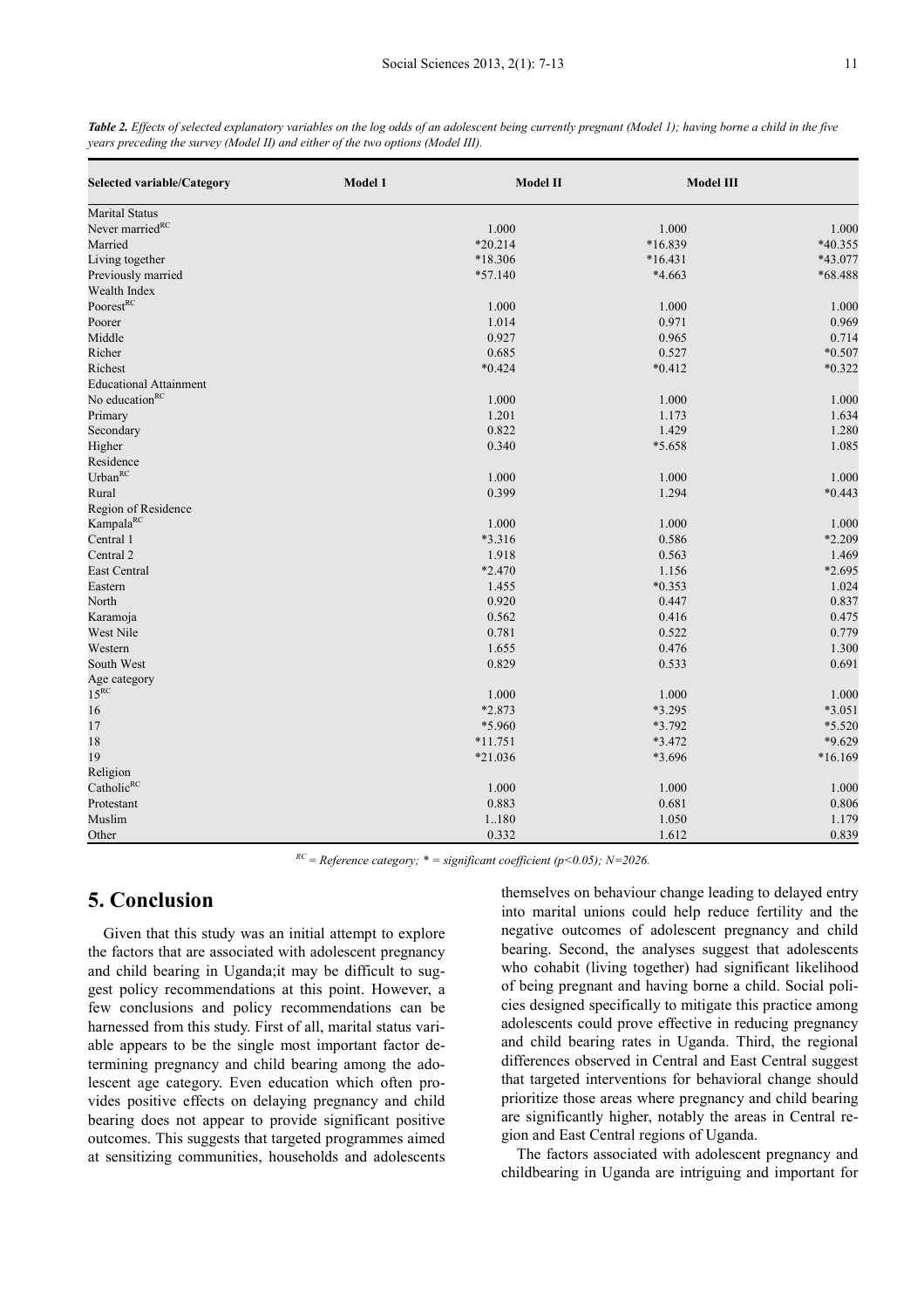both health, economic and social concerns. It is hoped that improved understanding of the factors associated with adolescent pregnancy and child bearing will lead to improved social policies, ultimately reducing adolescent pregnancy and childbearing in Uganda and elsewhere.

Further research is necessary that infers on norms and behaviors of adolescents as they relate to pregnancy and childbearing across subgroups inUganda. The strength of socioeconomic explanations for subgroup differences, and the link between norms and behavior should be adequately studied. Further studies should also measure the perceptions of negative social sanctions for pregnant adolescents, which relate to the presence or absence of norms against adolescent pregnancy. Further examination of the relative impact of religiosity on adolescent sexuality, pregnancy and childbearing would be necessary. Such a study should explore both personal and public devotion concepts of religiosity and not mere religious affiliation, which was not significant in this study. The improved understanding of these associations will lead to improved social policies, ultimately reducing adolescent pregnancy and childbearing in Uganda.

# **References**

- [1] L. B. Smith, "Reframing the risks and losses of teen mothering," American Journal of Maternal Child Nursing, vol. 34, 2009.
- [2] M. Breheny and C. Stephens, "Youth or disadvantage? The construction of teenage mothers in medical journals., Culture, health  $\&$  sexuality, vol. 12, no. 3, pp. 307–22, Apr. 2010.
- [3] J. Cherrington and M. Breheny, "Politicising dominant discursive constructions about teenage pregnancy: Relocating the subject as social.," Health: An Interdisciplinary Journal for the Social Study of Health, Illness and Medicine, vol. 9, pp. 89–111, 2005.
- [4] K. Luker, Dubious conceptions: The politics of teenage pregnancy. Cambridge, MA: Harvad University Press, 1996.
- [5] A. Wilson, H. and Huntington, "The construction of teenage motherhood in contemporary discourse," Journal of Social Policy, vol. 35, pp. 59–76, 2005.
- [6] L. Gordon, "Teenage pregnancy and out-of-wedlock births: Morals, moralism, experts," in Morality and Health, P. Brandt, A.M. and Rozin, Ed. New York: Routledge, 1997, pp. 251–70.
- [7] J. Wong, "The 'making' of teenage pregnancy," International Studies in the Philosophy of Science, vol. 11, pp. 273–288, 1997.
- [8] UBOS and ICF International Inc, "Uganda Demographic and Health Survey 2011," Kampala, Uganda, 2012.
- [9] A. Wallace, "Adolescent Pregnancy and Policy Responses in Uganda," Backgrounder, vol. 14, 2011.
- [10] UBOS and Macro International Inc., "Uganda Demo-

graphic and Health Survey 2006," Kampala, Uganda, 2007.

- [11] A. Thornton and D. Camburn, "Religious Participation and Adolescent Sexual Behavior," Journal Of Marriage And The Family, vol. 51, pp. 641–653, 1989.
- [12] J. W. Sinha, R. A. Cnaan, and R. J. Gelles, "Adolescent risk behaviors and religion: findings from a national study.," Journal of Adolescence, vol. 30, no. 2, pp. 231– 249, 2007.
- [13] C. G. Ortiz and E. V Nuttall, "Adolescent pregnancy: Effects of family support, education, and religion on the decision to carry or terminate among Puerto Rican teenagers.," Adolescence; Adolescence, 1987.
- [14] Nonnemaker and R. W. M. McNeely, James M Clea A Blum, "Public and private domains of religiosity and adolescent health risk behaviors: evidence from the National Longitudinal Study of Adolescent Health," Social Science & Medicine, vol. 57, no. 11, pp. 2049–2054, 2003.
- [15] S. R. Sekiwunga, R. and Whyte, "Poor Parenting: Teenager's Views on Adolescent Pregnancies in Eastern Uganda.," African Journal of Reproductive Health, vol. 13, no. 4, 2009.
- [16] L. Atuyambe, F. Mirembe, A. Johansson, E. K. Kirumira, and E. and Faxelid, "Experiences of pregnant adolescents - voices from Wakiso district, Uganda," African Health Sciences, vol. 5, no. 4, pp. 304–309, 2005.
- [17] F. Ssengooba, S. Neema, A. Mbonye, O. Sentubwe, and V. Onama, "Maternal Health Review Uganda. HSD Working Paper 04/03," Kampala, Uganda, 2004.
- [18] L. Darabi, A. Bankole, K. Serumaga, S. Neema, R. Kibombo, H. Ahmed, and P. Banoba, "Protecting theNext Generation in Uganda: New Evidence on Adolescent Sexual and Reproductive HealthNeeds," New York, 2008.
- [19] Republic of Uganda Ministry of Health, "The National Policy Guidelines and Service Standards for Reproductive Health Services," Kampala, Uganda, 2001.
- [20] S. C. MacKian, "What the Papers Say: Reading Therapeutic Landscapes of Women's Health and Empowerment in Uganda," Health and Place, vol. 14, no. 1, pp. 106–115, 2008.
- [21] S. Neema, N. Musisi, and R. Kibombo, "Adolescent Sexual and Reproductive Health in Uganda: A Synthesis of Research Evidence. Occasional Report No. 14," New York, 2004.
- [22] Republic of Uganda Ministry of Health, "Health Sector Strategic Plan III 2010/11-2014/15," Kampala, Uganda, 2010.
- [23] Republic of Uganda Ministry of Health, "National Adolescent Health Policy for Uganda," Kampala, Uganda, 2004.
- [24] J. . Walker, "Early marriage in Africa--trends, harmful effects and interventions," African Journal of Reproductive Health, vol. 16, no. 2, pp. 231–240, 2012.
- [25] R. Jensen and R. Thornton, "Early Female Marriage in the Developing World.," Gender and Development, vol.